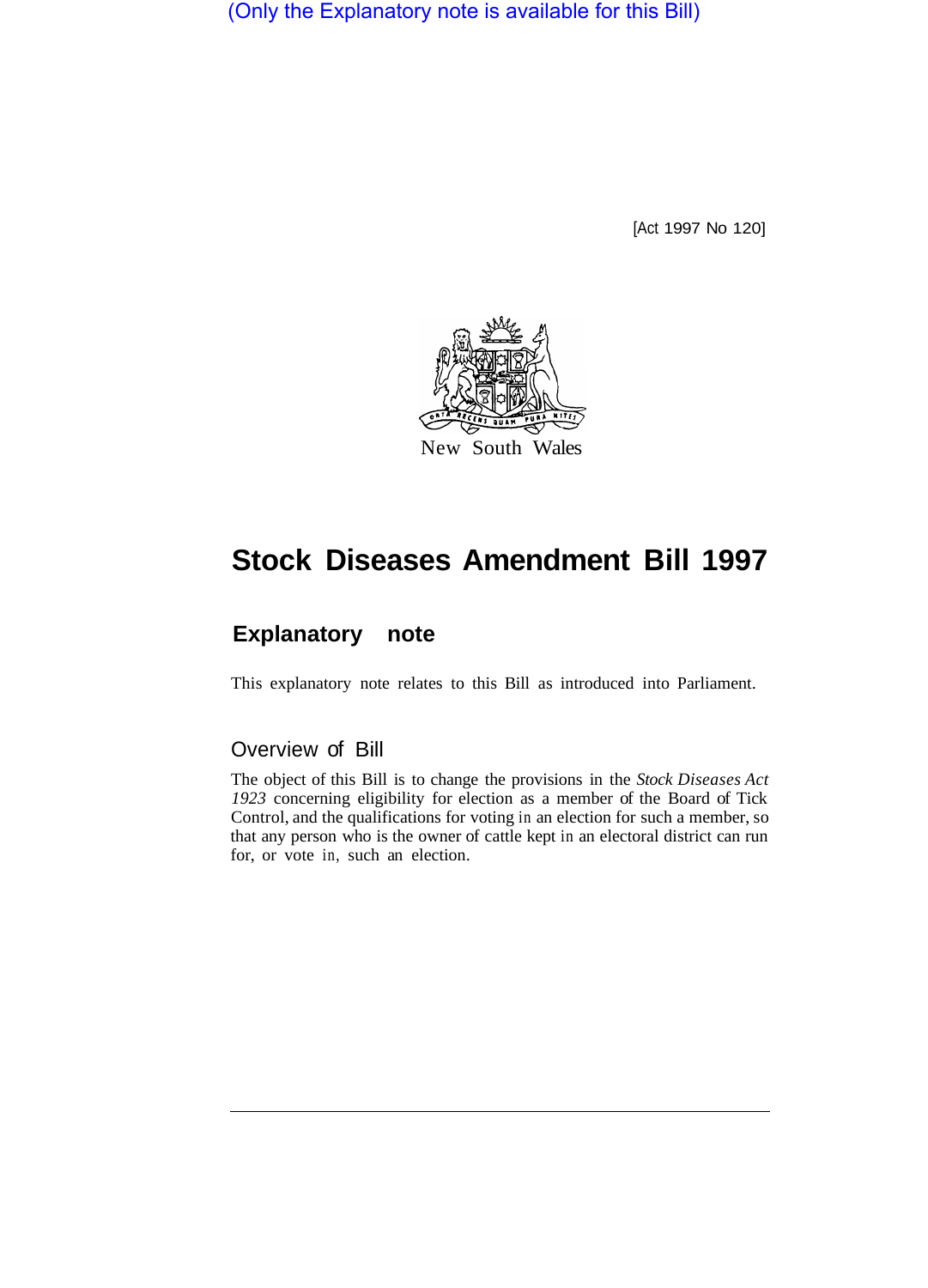Stock Diseases Amendment Bill 1997 [Act 1997 No 120]

Explanatory note

## Outline of provisions

**Clause 1** sets out the name (also called the short title) of the proposed Act.

**Clause 2** provides for the commencement of the proposed Act on the date of assent.

**Clause 3** is a formal provision giving effect to the amendments to the *Stock Diseases Act 1923* as set out in Schedule **1.** 

**Clause 4** is a formal provision giving effect to the amendment to the *Stock Diseases (Nominations and Elections) Regulation 1995* as set out in Schedule 2.

**Clause 5** is a formal provision giving effect to the amendment to the *Rural Lands Protection Act I989* as set out in Schedule 3.

#### **Schedule 1 Amendment of Stock Diseases Act 1923**

The *Stock Diseases Act I923* establishes the Board of Tick Control, which has the functions of making recommendations to the Minister on matters relating to the control and eradication of cattle tick, including the proclamation of quarantine areas, and advising the Minister on matters referred to the Board by the Minister.

At present, the membership of the Board includes 6 elected members who must be owners of stock within quarantine areas declared as such on account of the presence or suspected presence of cattle tick.

The amendment to the *Stock Diseases Act 1923* made by **Schedule 1 [l]**  removes the reference to quarantine areas from the provision setting out who is eligible to be a member of the Board. As a result, any person who is the owner of stock kept within an electoral district is eligible for election as a member of the Board of Tick Control (in accordance with the regulations).

The transitional provisions (inserted in the *Stock Diseases Act 1923* by **Schedule 1 [3])** provide for the discontinuation of any election of stock owner members that is in progress when the proposed Act commences, so as to allow for the conduct of a new election based on the new qualifications to nominate and vote. The term of office of existing Board members is continued for 4 months to allow time for such an election to be held. The transitional provisions also save existing boundaries of electoral districts, set by a Ministerial order under the *Stock Diseases (Nominations and Elections) Regulation 1995,* (without affecting the ability of the Minister to make a subsequent order constituting different electoral districts) and provide that the appointment of existing members of the Board of Tick Control is unaffected by the enactment of the proposed Act. **Schedule 1 [2]** inserts a power to make regulations of a savings or transitional nature consequent on the enactment of the proposed Act.